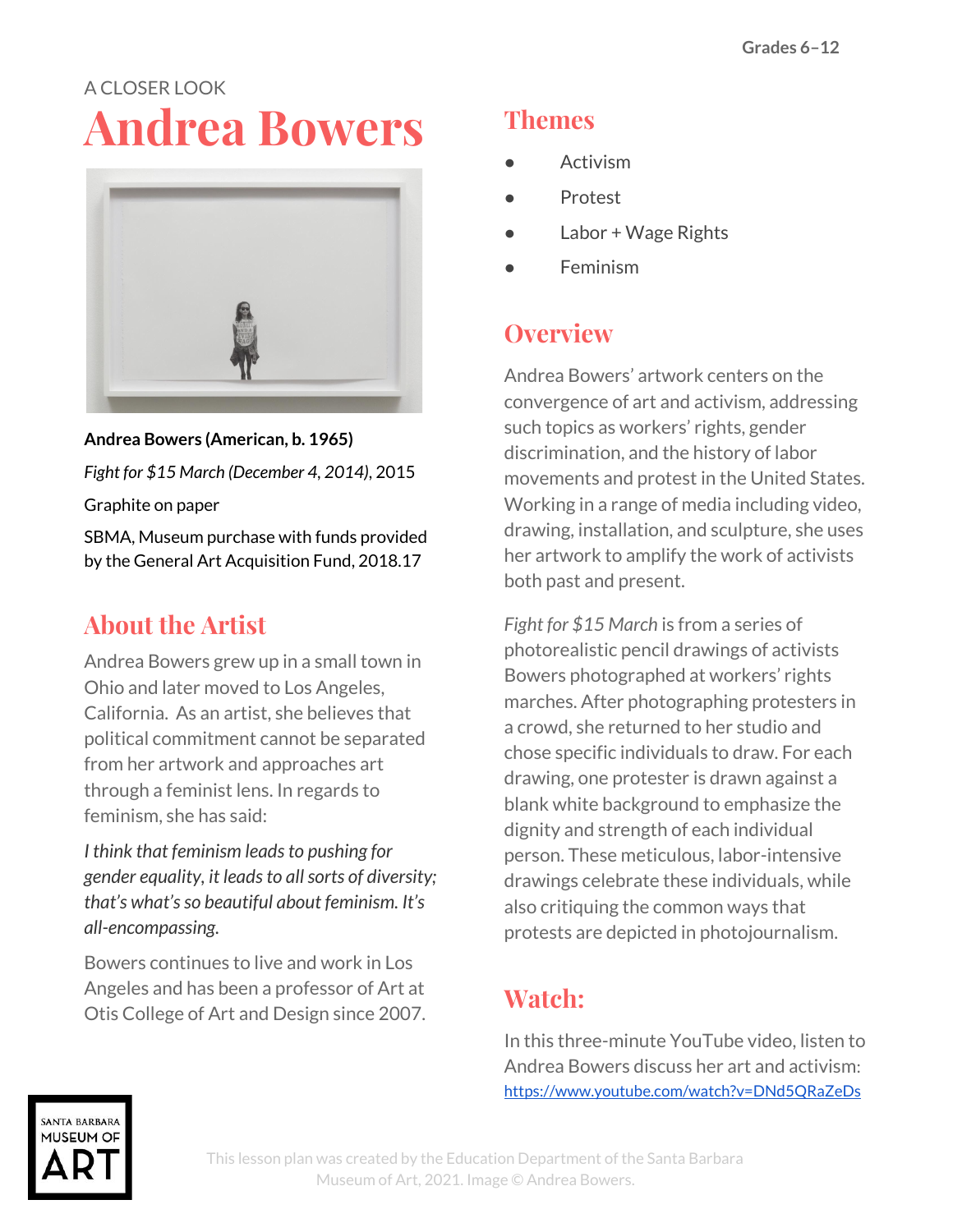#### **Read: Artist Interview**

Read the following excerpts from a 2014 interview with Andrea Bowers in which she discusses her pencil drawings of activists:

*"When Istarted off years ago, doing those drawingsfocused on individualsin the crowd, I was...wanting to believe that no matter what, individuals could have a creative voice and an identity within the spectacle. They're usually holding a sign, or the text on theirshirt expressestheir political positions, or there's something unique about them. The negative space draws attention to the fact that we might otherwise not pay attention to these people because they're just one of many. It's about recognizing issues or important voicesthat are perhaps being disregarded."*

*"I wastrying to, through those drawings, talk about what wasleft out—issues dealing with immigration, with ethnicity, with gender diversity—that feminism needsto embrace and confront and include today."*

#### **Research: Images of Protest**

Bowers' drawing offers a different way to look at depictions of protesters. Pick two political movements from United States history. They could be from the present day or long ago, such as the Women's Suffrage Movement or the Stonewall Riots. Then, look up photographs from the movements. Who took these images? What commonalities do you see between the way protest is depicted? What differences are there? Write an essay comparing and contrasting the images from these two movements.



#### **Activity: Making it Personal**

Think about issues you care about that are often left out of popular discussion. What cause would you fight for? What protest would you organize or show up for? Write down a few ideas. Then, pick one of those causes and draw a self-portrait of yourself inspired by Bowers' artwork. Use a pencil on a plain white sheet of paper, leaving the background blank. Are you holding a sign or wearing a shirt with text on it? What outfit are you wearing? Is there anything in your hands? How do you communicate what you believe in with just a few symbols or words?

*Optional*: To complement your drawing, write a poem or short paragraph that expresses how you feel to fight for your cause.